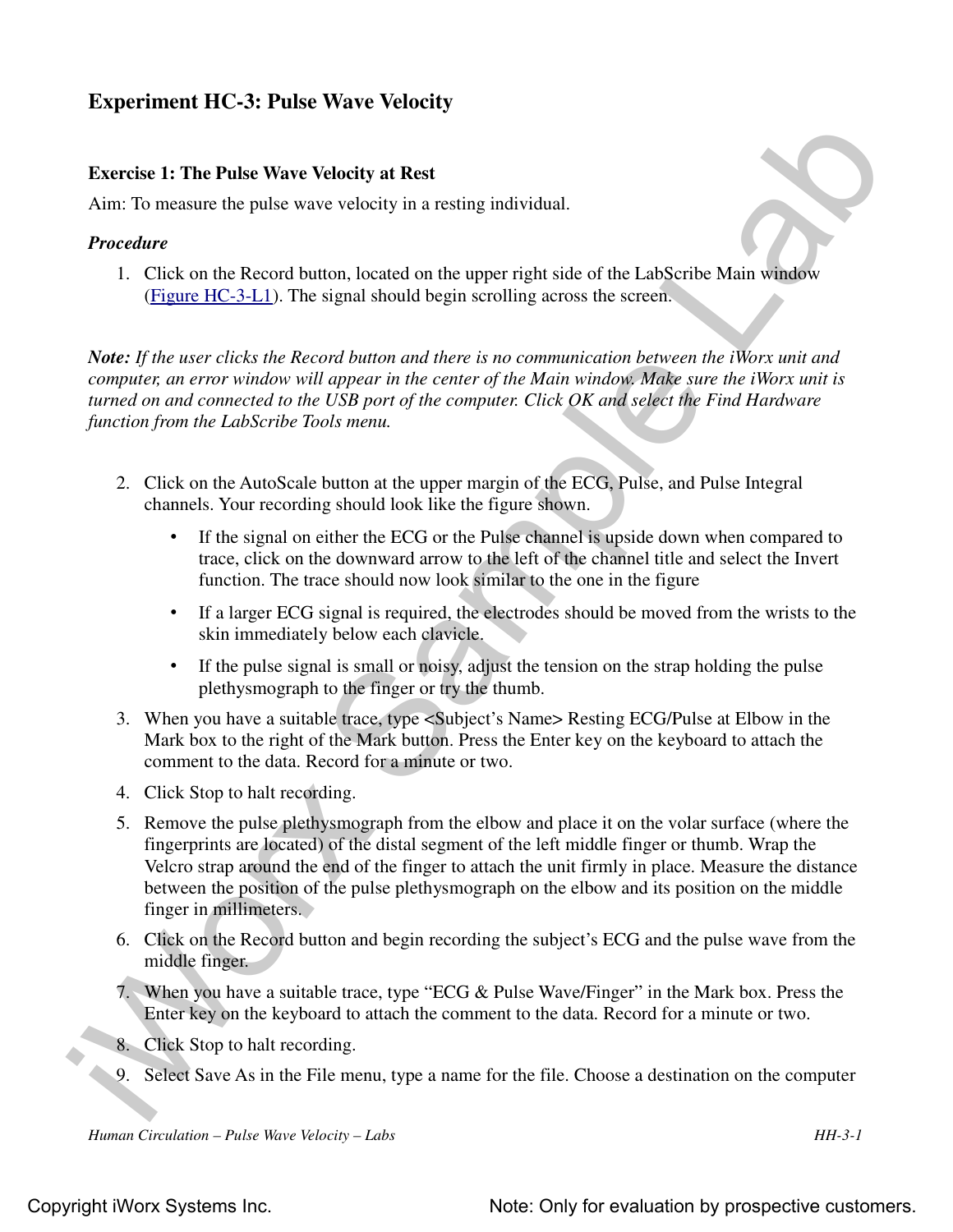in which to save the file, like your lab group folder). Designate the file type as \*.iwxdata. Click on the Save button to save the data file.



*Figure HC-3-L1: An ECG and pulse recording displayed on the Main window.*

# *Data Analysis*

- 1. Scroll through the recording and find the data recorded when the pulse plethysmograph was on the brachial artery. Select a section of data with five or six exemplary ECG/pulse cycles in succession.
- 2. Use the Display Time icons to adjust the Display Time of the Main window to show at least four complete ECG/Pulse cycles on the Main window. Four adjacent ECG/Pulse cycles can also be selected by:
	- Placing the cursors on either side of a group of four complete ECG/Pulse cycles.
	- Clicking the Zoom between Cursors button on the LabScribe toolbar to expand the segment with the four selected ECG/Pulse cycles to the width of the Main window.
- 3. Click on the Analysis window icon in the toolbar (Figure HC-3-L2) or select Analysis from the Windows menu to transfer the data displayed in the Main window to the Analysis window (Figure HC-3-L3).
- 4. Look at the Function Table that is above the uppermost channel displayed in the Analysis window. The name of the mathematical function used in the analysis, T2-T1, appears in this table. The only value that you need to record, T2-T1, is seen on the table across the top margin of each channel.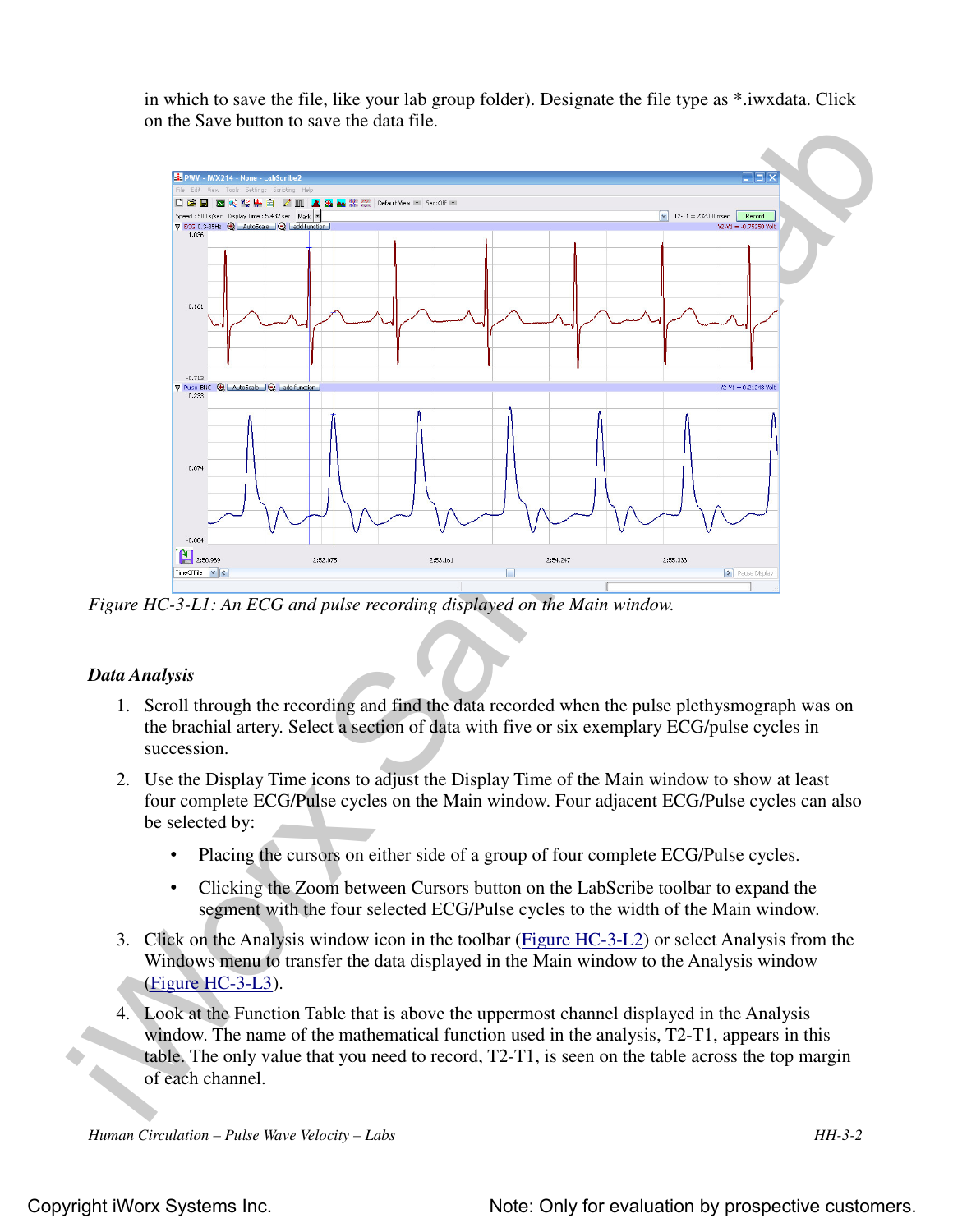| FFT (Spectrum)     | <b>Half Display Time</b> |                             | <b>Double Display Time</b>    |  |
|--------------------|--------------------------|-----------------------------|-------------------------------|--|
| <b>Analysis</b>    | <b>Marks</b>             |                             | <b>Double/Single Cursors</b>  |  |
|                    | 图对设备自身皿                  |                             | <b>A</b> & * * *              |  |
| <b>Main Window</b> | Journal                  | <b>Zoom between Cursors</b> |                               |  |
| <b>XY View</b>     |                          |                             | <b>Stimulator Preferences</b> |  |

### *Figure HC-3-L2: The LabScribe toolbar.*

- 5. Once the cursors are placed in the correct positions for determining the time intervals on each ECG/Pulse cycle, the values of the time intervals can be recorded in the on-line notebook of LabScribe by typing their names and values directly into the Journal.
- 6. The functions in the channel pull-down menus of the Analysis window can also be used to enter the names and values of the parameters from the recording to the Journal. To use these functions:
	- Place the cursors at the locations used to measure the amplitudes and period of the ECG/Pulse cycle.
	- Transfer the names of the mathematical functions used to determine the amplitudes and time interval to the Journal using the Add Title to Journal function in the ECG Channel pull-down menu.
	- Transfer the values for the amplitudes and beat period to the Journal using the Add Ch. Data to Journal function in the ECG Channel pull-down menu.



*Figure HC-3-L3: An ECG and pulse wave recording shown in the Analysis window. The pulse plethysmograph was placed on the tip of the left middle finger. The time difference (T2-T1) between the peaks of the R and pulse waves is 230 msec.*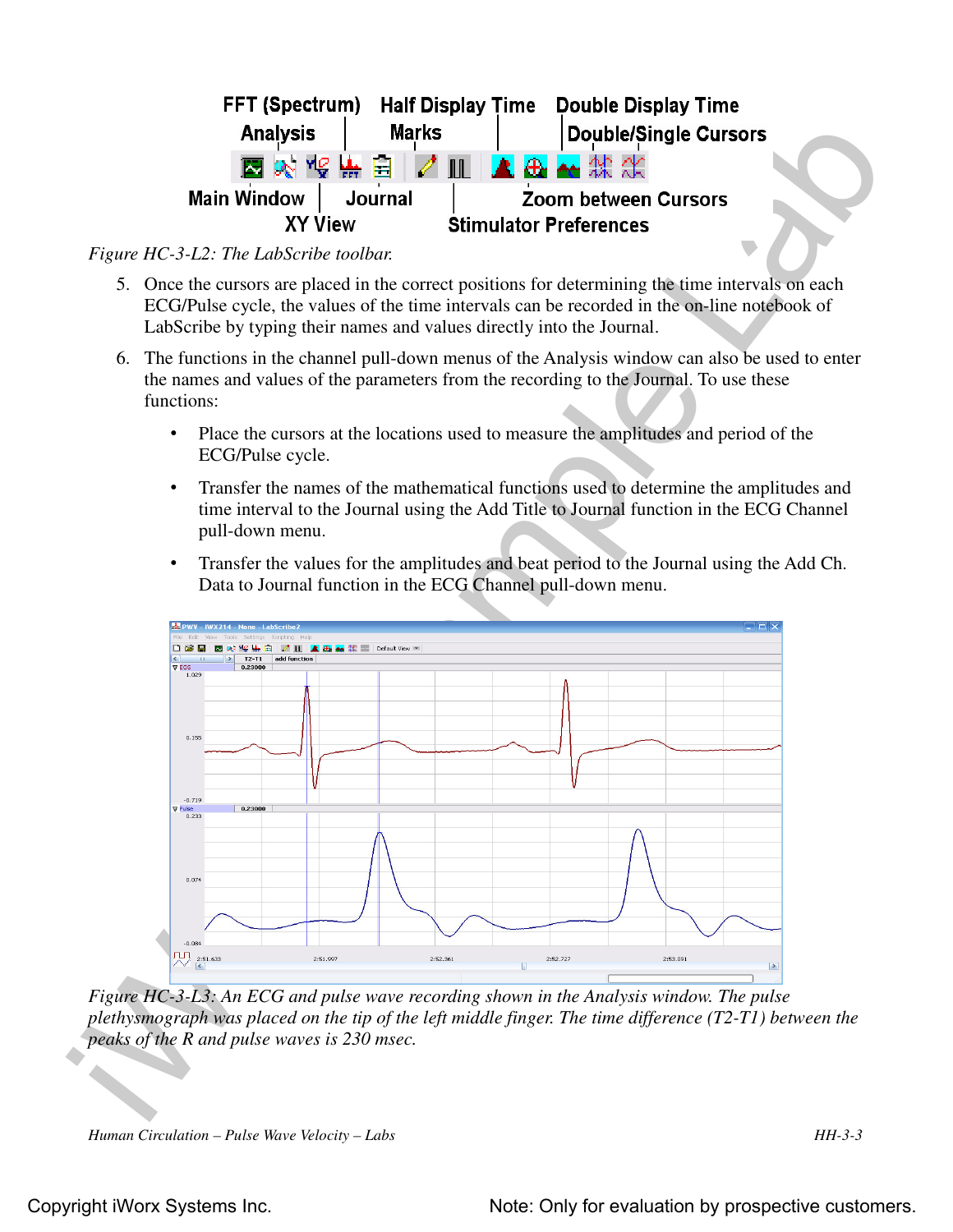- pask of the publis wave that follows the R wave Use the manus of coincid that a county of the path and the space of the matter of and the angular counterparticle and the space of the space of the space of the space of the 7. Measure the R-Pulse interval, which is the time interval between the peak of the R wave and the peak of the pulse wave that follows the R wave. Use the mouse to click on and drag a cursor on the peak of an R wave, and the other cursor to the peak of the pulse wave to its right (Figure HC-3-L3). The value for T2-T1 on any channel is the R-Pulse interval. Record this value in the Journal.
	- 8. Measure this interval for two additional ECG/Pulse cycles. Record these values in the Journal.
	- 9. Calculate the mean R-Pulse interval when the pulse transducer was over the brachial artery. Type the mean into the Journal.
	- 10. Go to the section of the recording made while the pulse transducer was on the distal segment of the middle finger of the left hand. Repeat Steps 2 through 9 for the data collected when the pulse transducer was on the subject's middle finger.

### *Calculation of Pulse Wave Velocity*

- 1. Subtract the mean R-Pulse wave interval found at the elbow from the mean R-Pulse wave interval found at the elbow. This is the time it takes the pulse wave to move from the position of pulse transducer at the elbow to the position of pulse transducer on the tip of the middle finger. Express this time in milliseconds.
- 2. Divide the distance between the two positions of pulse transducer (as measured in millimeters in the Procedures section of this exercise) by the difference in the mean R-Pulse wave intervals determined in Step 1. The quotient is the pulse wave velocity of the artery between the elbow and the tip of the middle finger. Express the velocity in meters/second.
- 3. Record the subject's resting pulse wave velocity in the Journal and Table HC-3-L1. Before putting the data for your subject on the table, list the names of all the subjects on the table in order of ascending age (youngest to oldest).

# **Exercise 2: Pulse Wave Velocity After Hand Exercise**

Aim: To determine pulse wave velocity in the artery to the hand after exercise.

#### *Procedure*

- 1. Attach the pulse plethysmograph to the same location on the subject's left elbow used in Exercise 1.
- 2. The subject should grasp the FT-325 hand dynamometer in the palm of his or her left hand.

*Note: The hand dynamometer is not plugged into the IWX/214 recording unit; It is being used to provide resistance against which the hand muscles can do work.*

3. Rhythmically squeeze the dynamometer bulb every two or three seconds for two minutes or until the muscles of the subject's forearm start to fatigue. While the subject is exercising the muscles of the forearm, type <Subject's Name> Post-Exercise ECG/Pulse at Elbow in the Mark box to the right of the Mark button.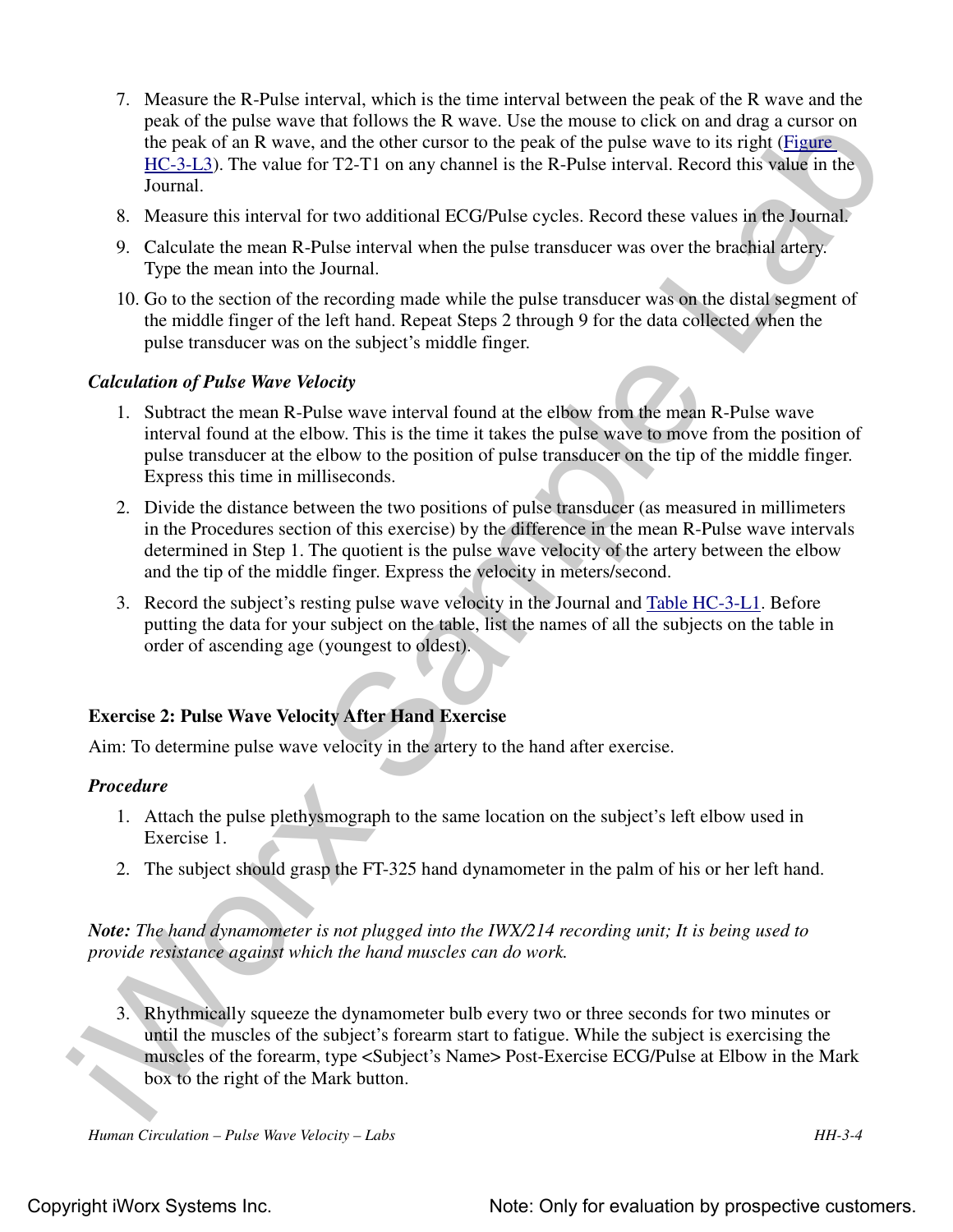- record the subject's FCC and pulse wave. As soon as a client set of ECG/Pulse eycles are<br>recorded, client Slop to ball the recording<br>5. Quickly move the pulse franchitect from the elector to the elect mulde franger tip as 4. When the subject stops exercising, he or she should sit quietly. Click on the Record button and record the subject's ECG and pulse wave. As soon as a clean set of ECG/Pulse cycles are recorded, click Stop to halt the recording.
	- 5. Quickly move the pulse transducer from the elbow to the left middle finger tip as it was done in Exercise 1. Type Post-Exercise ECG/Pulse at Finger in the Mark box.
	- 6. Click on the Record button and record the subject's ECG and pulse wave. As soon as a clean set of ECG/Pulse cycles are recorded, click Stop to halt the recording.
	- 7. Select Save in the File menu.
	- 8. Measure the distance between the positions of the pulse plethysmograph on the left elbow and left middle finger.

# *Data Analysis and Calculation of Pulse Wave Velocity*

- 1. Use the same techniques used in Exercise 1 to determine the subject's post-exercise pulse wave velocity.
- 2. Record the subject's post-exercise pulse wave velocity in the Journal and Table HC-3-L1.

# **Exercise 3: Resting and Post-Exercise Pulse Wave Velocities in Other Subjects**

Aim: To measure the pulse wave velocity in the artery from the elbow to the finger for different subjects.

#### *Procedure*

Repeat Exercises 1 and 2 on other subjects of different age groups (11-19, 20-29, 30-39, and so on), gender, or physical fitness levels.

# *Data Analysis and Calculation of Pulse Wave Velocity*

- 1. Use the same techniques used in Exercises 1 and 2 to determine the resting and post-exercise pulse wave velocities from other subjects.
- 2. Enter the data from the other subjects into the data table.
- 3. On a piece of graph paper or in a graphing program, plot the mean resting PWV of each age group as a function of the age group. Include the standard error for the mean of each age group

#### *Questions*

- 1. Does the PWV of the subject's brachial artery increase or decrease with exercise?
- 2. Does vasodilation cause the PWV in an artery to increase or decrease? Conversely, does vasoconstriction cause the PWV of an artery to increase or decrease?
- 3. Does the mean resting PWV differ between genders?